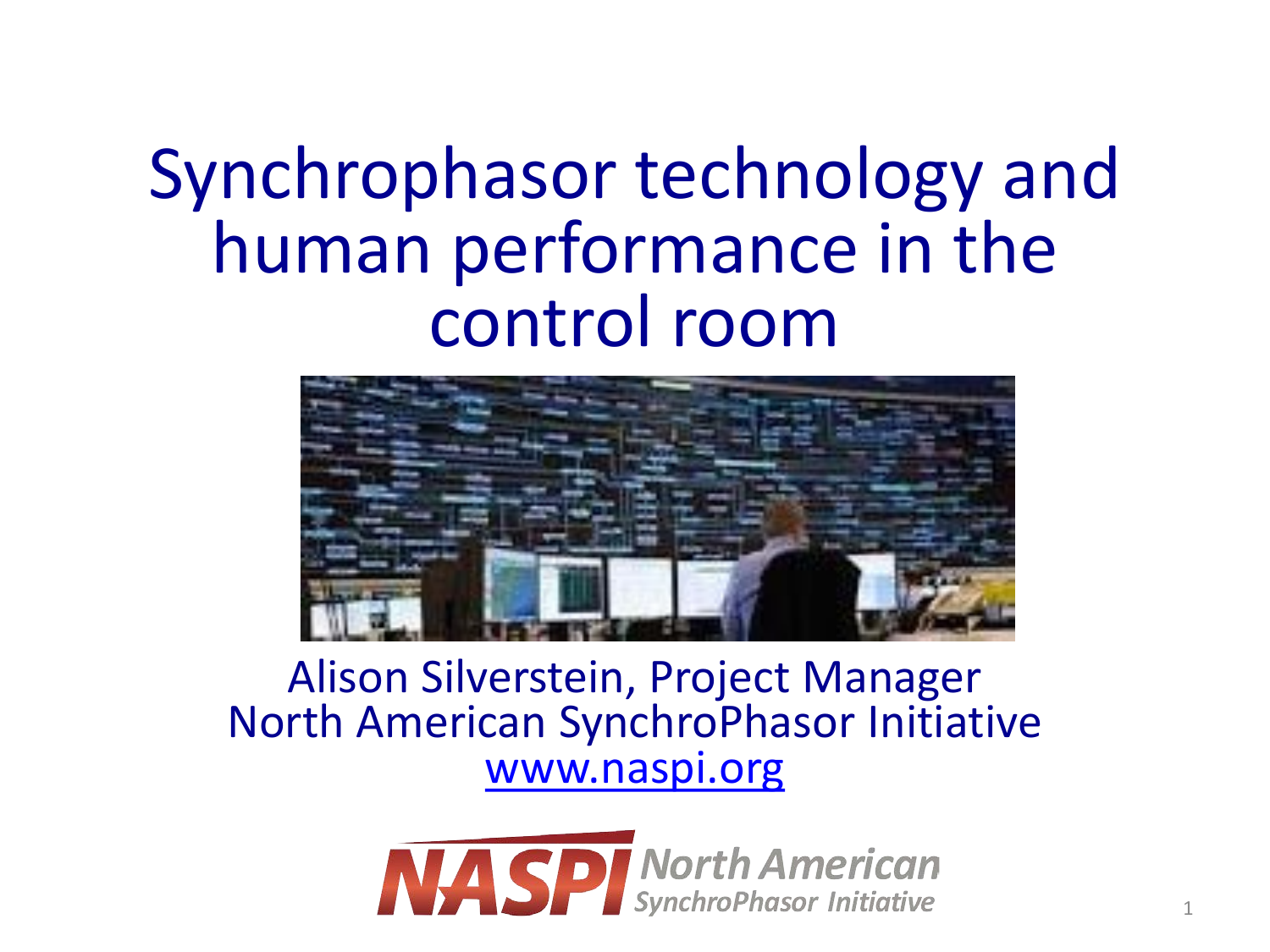# **Overview**

- What is synchrophasor technology?
- What operator tools will it enable?
- How synchrophasor tools could change control room operations (and two digressions)
- How do we move synchrophasor data smoothly into the control room?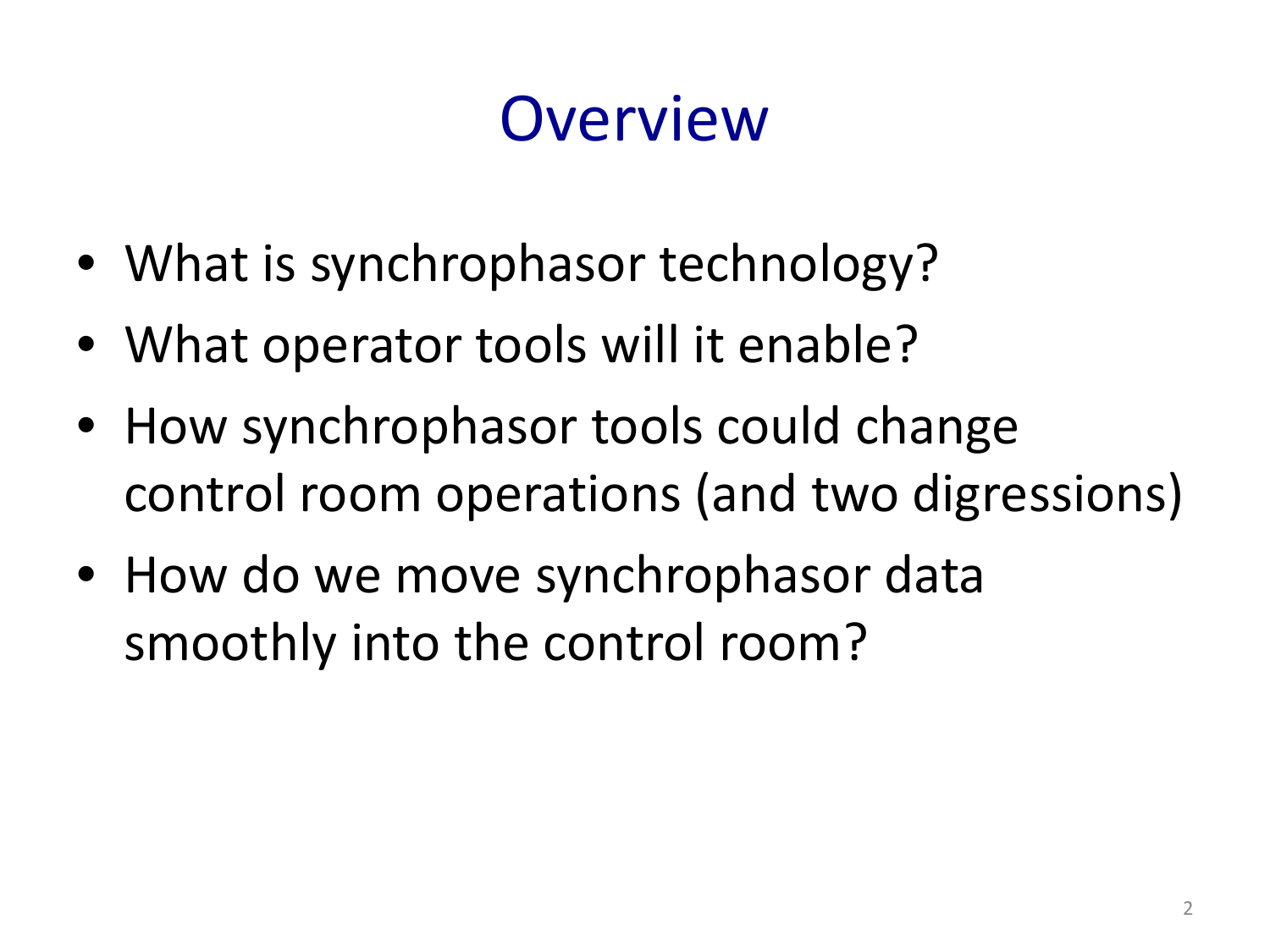# What is synchrophasor technology?

- Synchrophasor = timesynchronized number that represents both the magnitude and phase angle of the sine waves found in electricity.
- Phasor measurement units (PMUs)
- Phasor data concentrator (time alignment & archive)
- High-speed communications networks & secure IT infrastructure
- **Applications** 
	- Real-time (operations)
	- Off-line (engineering)
	- Forensic event analysis



Almost 1,700 PMUs, most networked, most funded by \$328 million in federal ARRA Smart Grid funds and matching private sector funds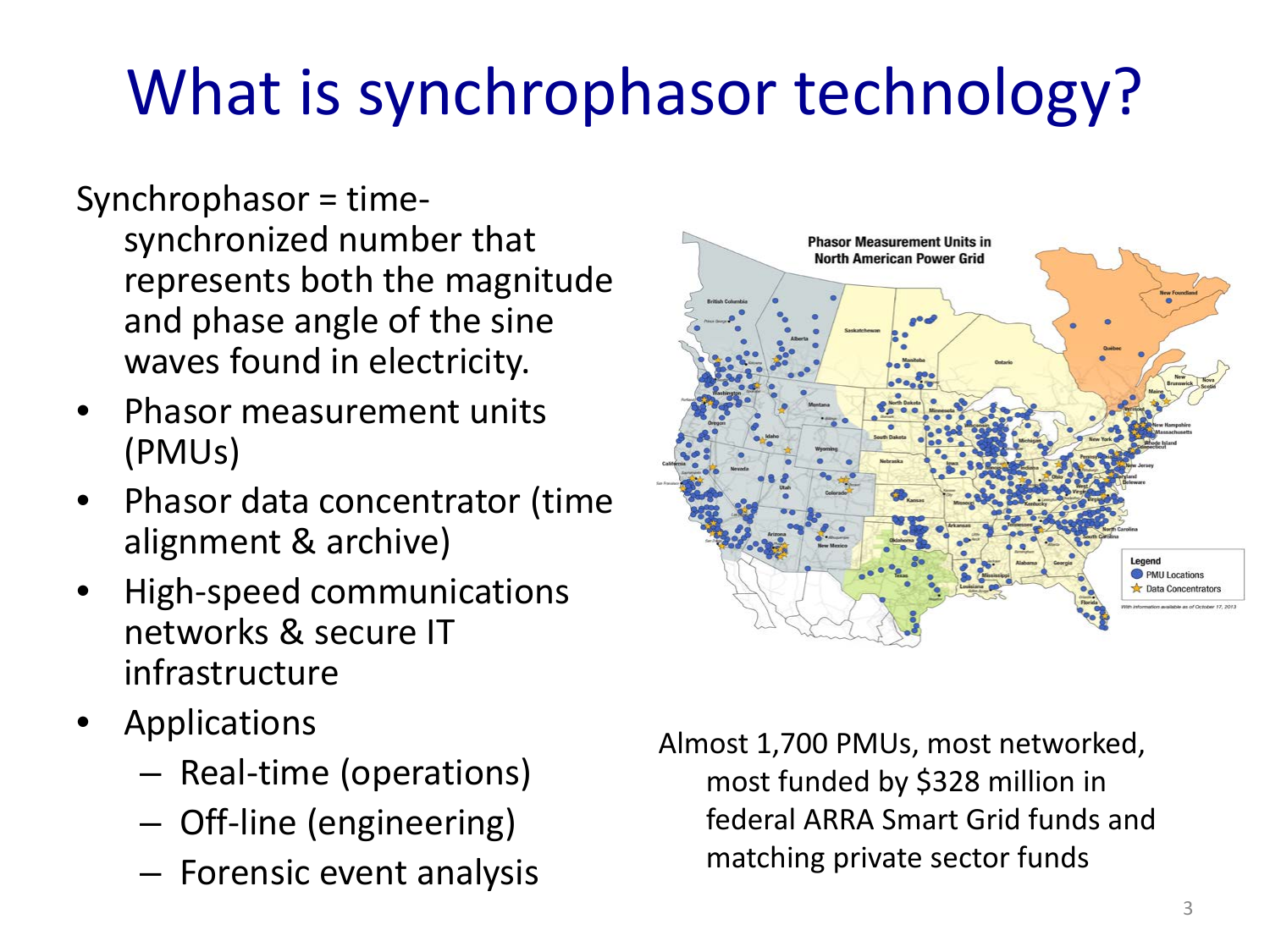### Synchrophasor data v. current control room data

- Wide-area -- data measured and delivered across most or all of the interconnection (eventually)
- 100x faster 30-60 samples/second v.<br>every 4-6 seconds (SCADA)
- Time-synchronized --<br>all samples time-<br>synchronized to one micro-second accuracy
- Real-time data delivery into applications

#### **New England – sustained oscillations for 1 hr** Much different data density and periodicity

SCADA DATA – no obvious pattern or relationships



POWER PLANT PMU DATA – clear pattern

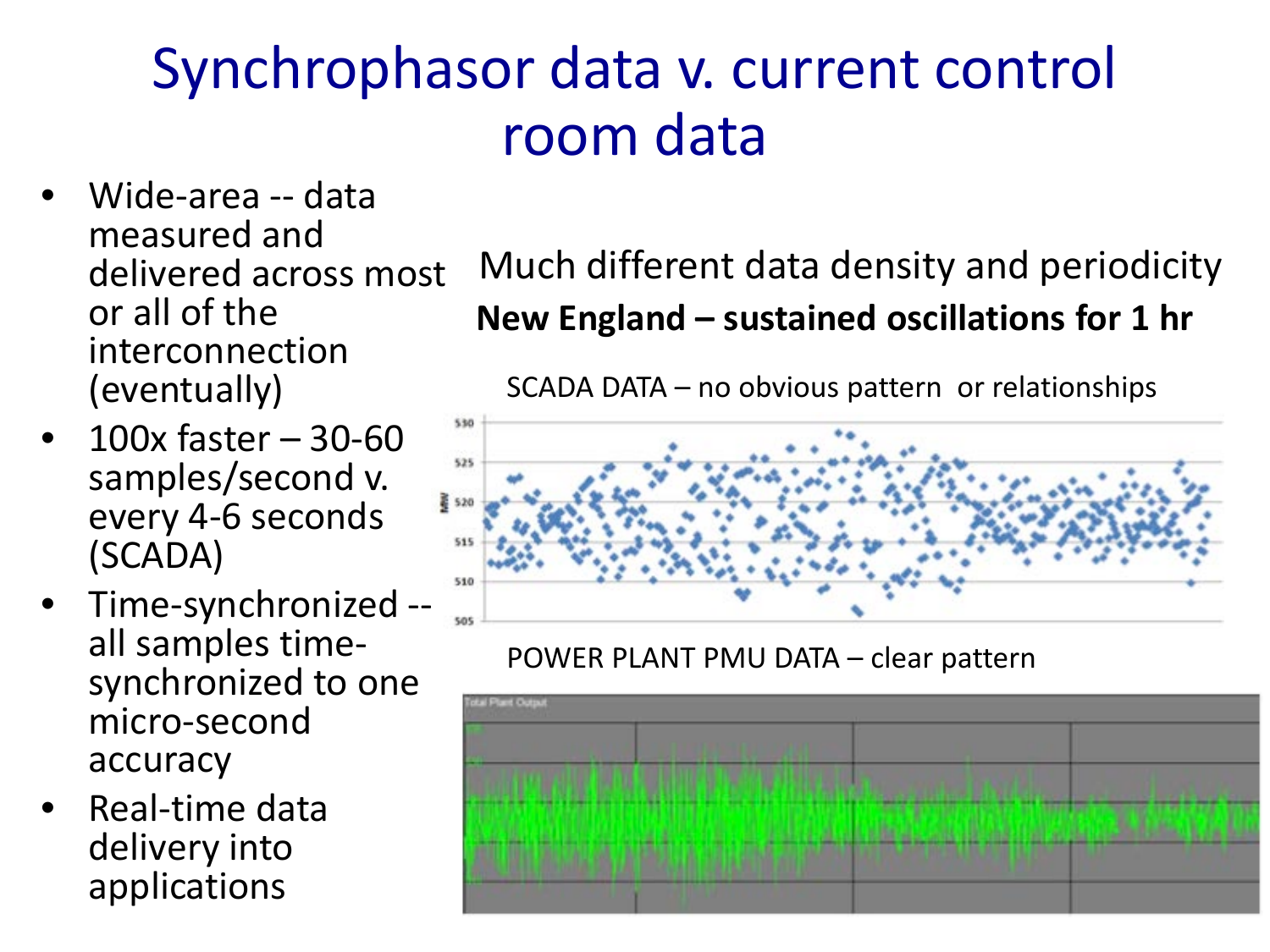# What could synchrophasor data do for the control room?

- Leveraging advances in graphics, computing and high- speed communications, synchrophasor data will enable:
- More intuitive and informative visualizations
- Better grid condition situational awareness
- Smart, integrated alarms and alerts
- Sophisticated decision support tools (e.g., N-x studies based on better data) to help deal with real-time operations needs
- Automate and distribute some less important activities to let operators work on high-value activities and challenges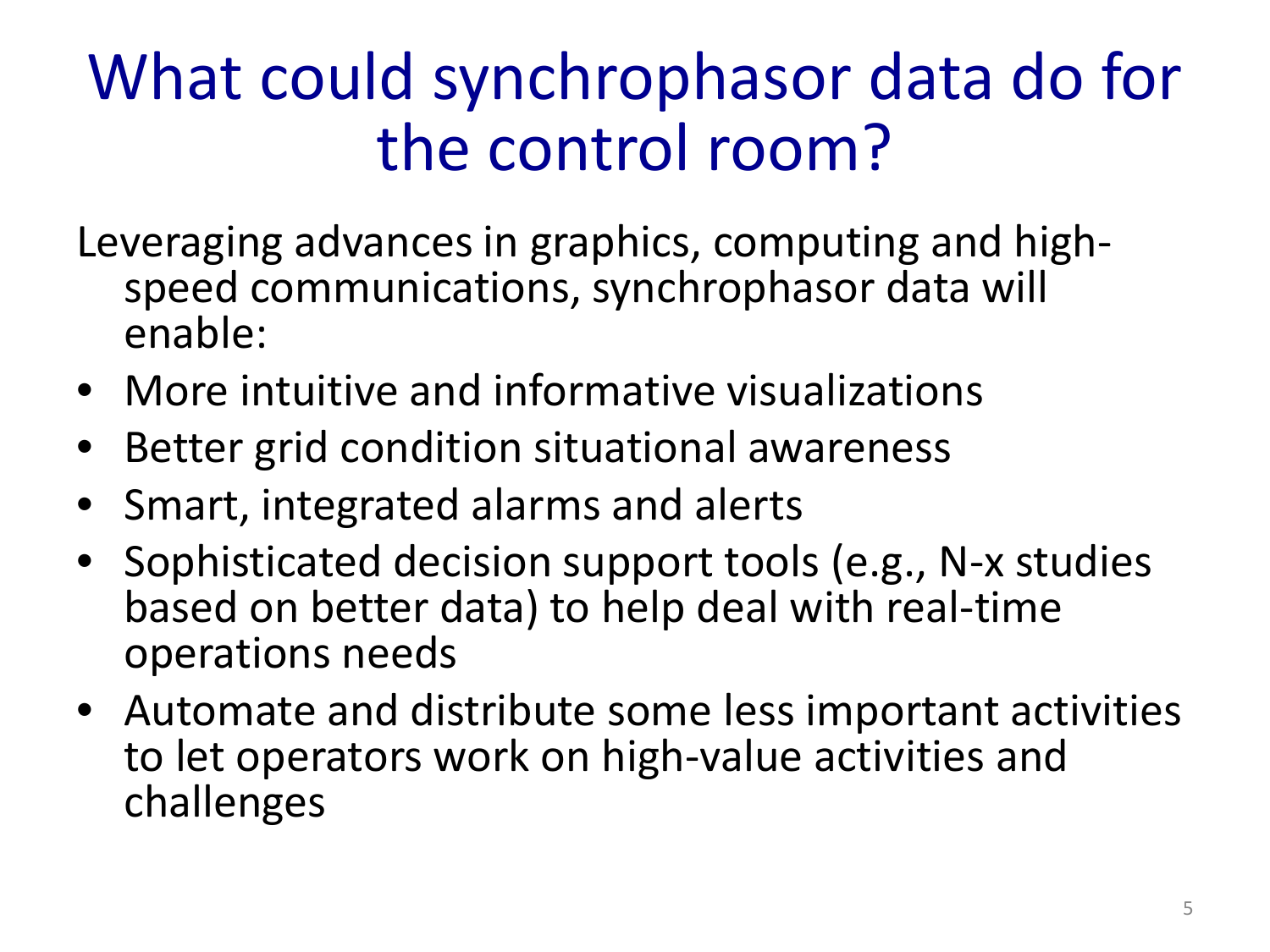# Operational uses for synchrophasor data

- Wide-area visualization
- Oscillation detection & analysis
- Event detection, analysis & response & event replay
- Angle difference monitoring & post-contingency phase angle alarming
- Voltage monitoring
- Island detection and black-start assistance
- Fault location analysis
- Verify load response to DR event calls
- Better state estimation
- Distributed automated controls for grid assets
- Back-up to EMS and AGC
- **Operator training the contract of the contract of the contract of the contract of the contract of the contract of the contract of the contract of the contract of the contract of the contract of the contract of the contrac**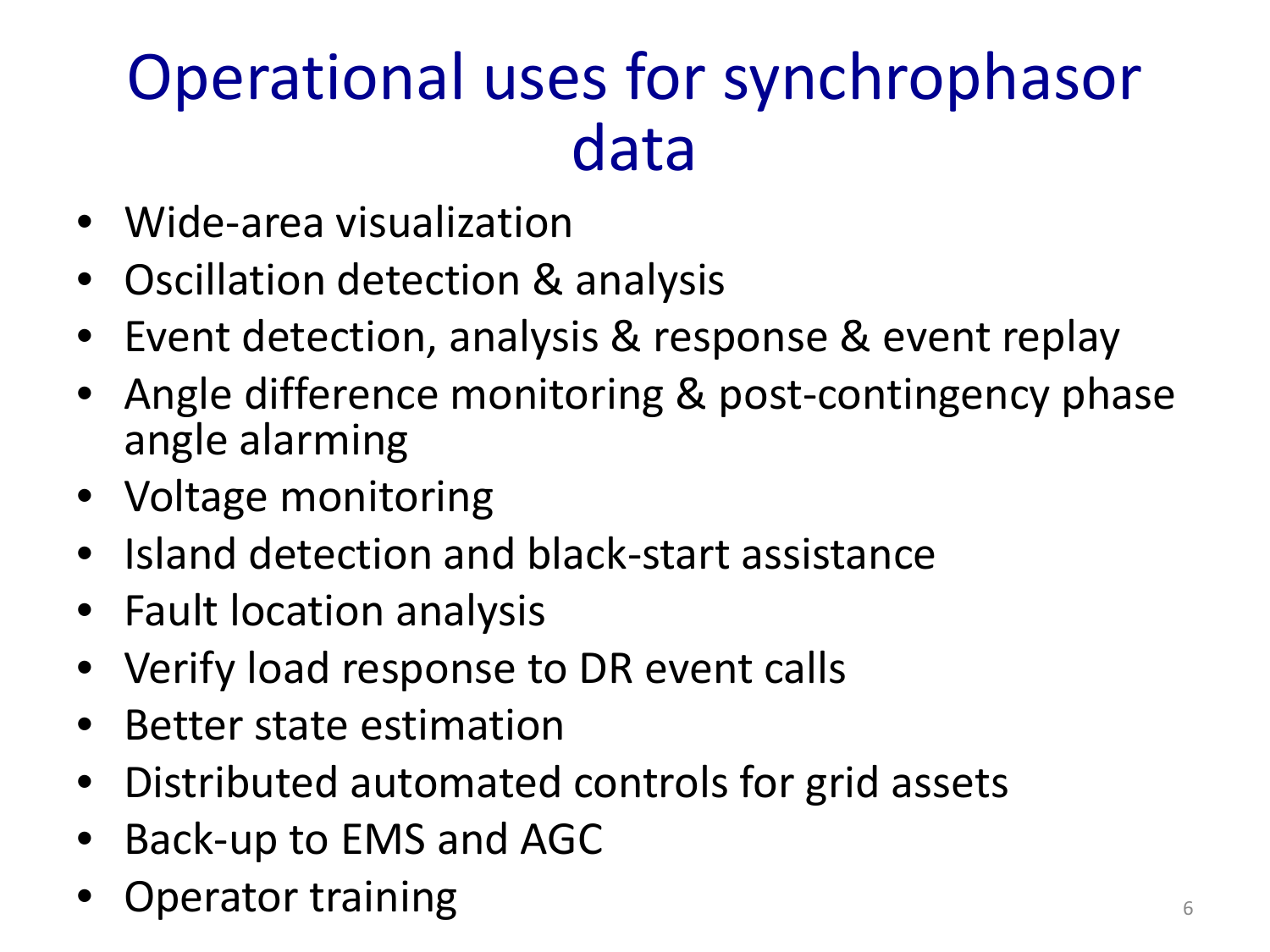# Engineering uses for synchrophasor data

- Model validation
	- Power plant validation under MOD standards
	- Wind plant models
	- State estimator validation
	- System model improvements
- Frequency analysis BAL standards
- Set alarms and alerts based on baselining
- Manage transmission throughput & limits
- Disturbance analysis
- Create an event library of synchrophasor data (WECC)
- Replay grid events for operator training
- Create operator decision support tools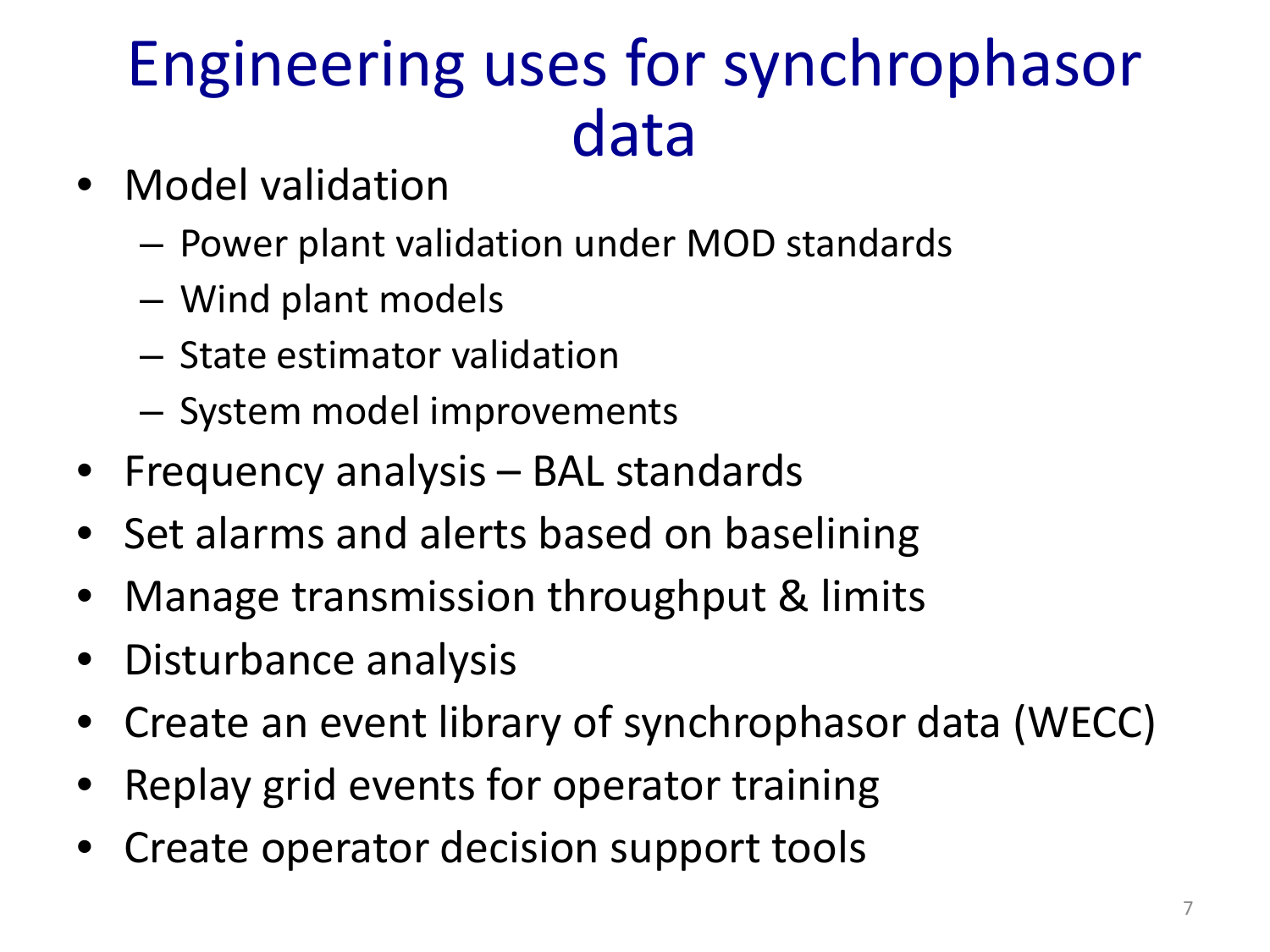# Challenges of synchrophasor data

- Unprecedented volumes of data coming into the control room
- Still working on assurance of high-quality data and how to distinguish between real events and bad data
- Unprecedented insights into grid events means that we don't always know what we're seeing and how to respond
- Poor introduction and management of phasor data information and tools could overload or turn off operators and the set of the set of the set of the set of the set of the set of the set of the set of the set o

10 WECC is using synchrophasor data to identify previously unknown oscillatory modes – but they don't yet know how to deal with these oscillations….

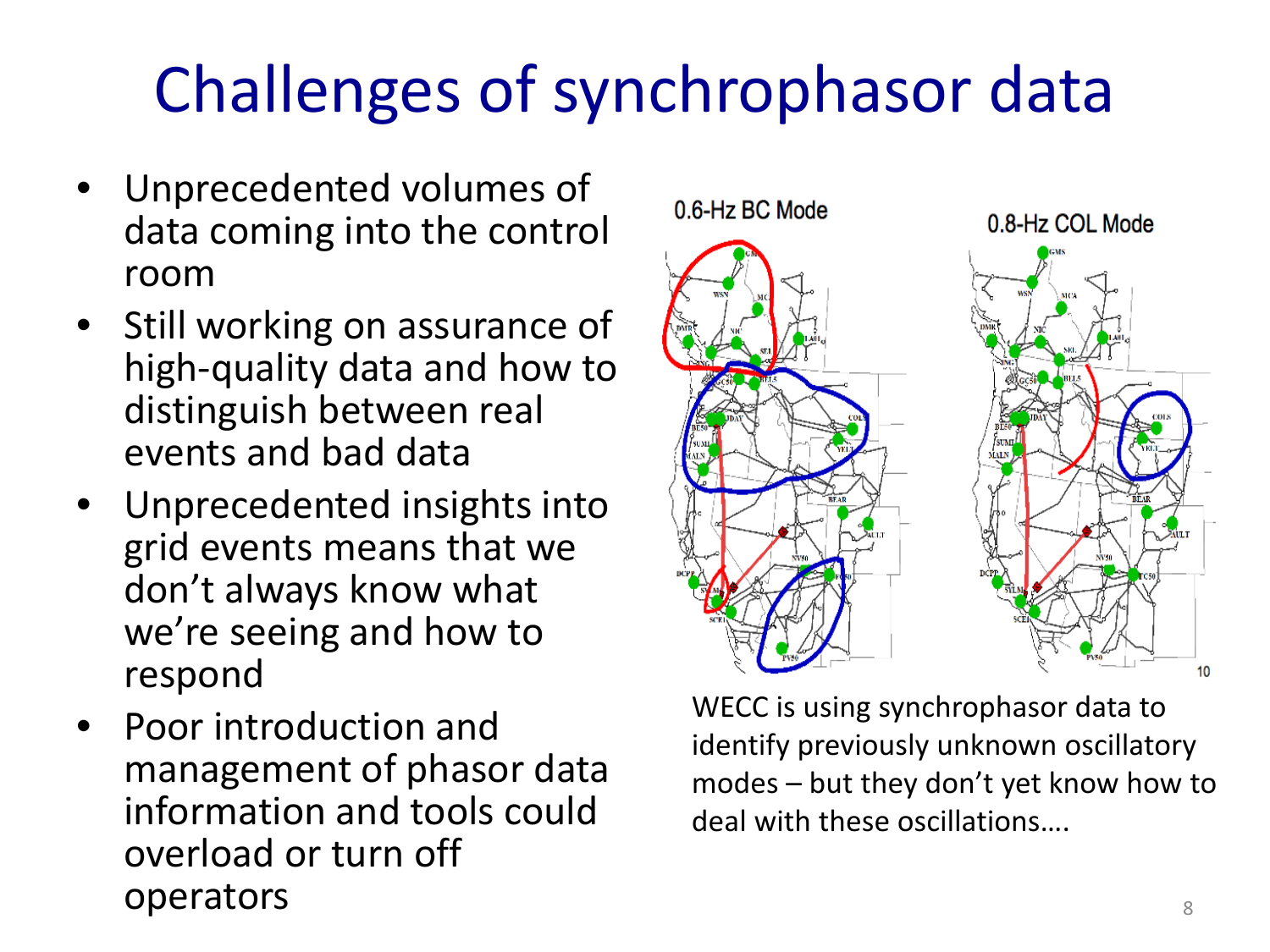### Digression 1 – consider the evolution of video games

Factors to consider from the player's perspective:

- Information density
- Quality of graphics
- Variety of screens and data displayed
- Number of players
- Perspectives available to each player
- Reaction and screen refresh speed
- Speed, quality and sophistication of analytics and options available
- All affect the quality, enjoyment and learning from the gaming experience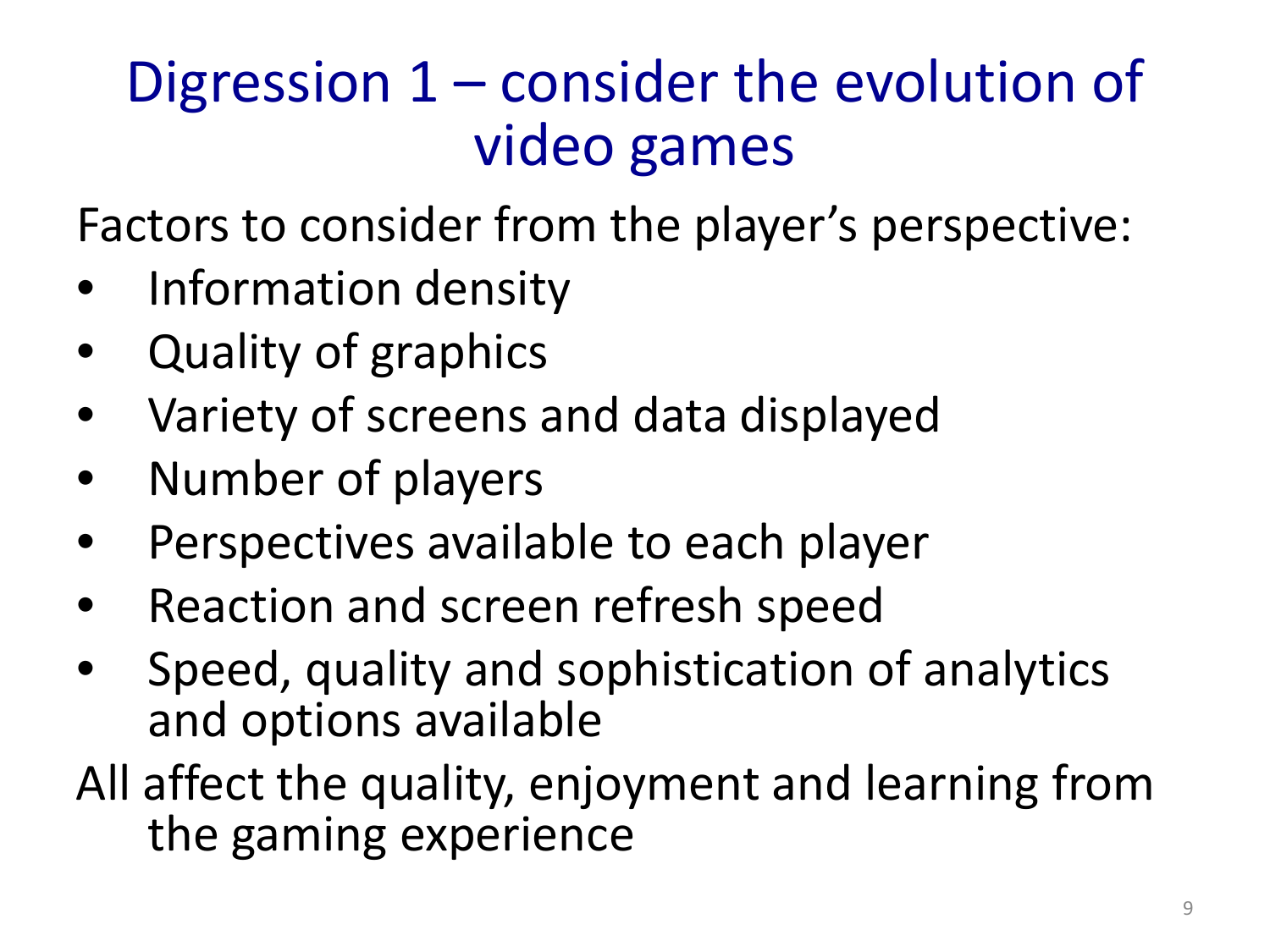# In the beginning there was PONG

First video games – minimal graphics, single player or twoplayer, minimal processing

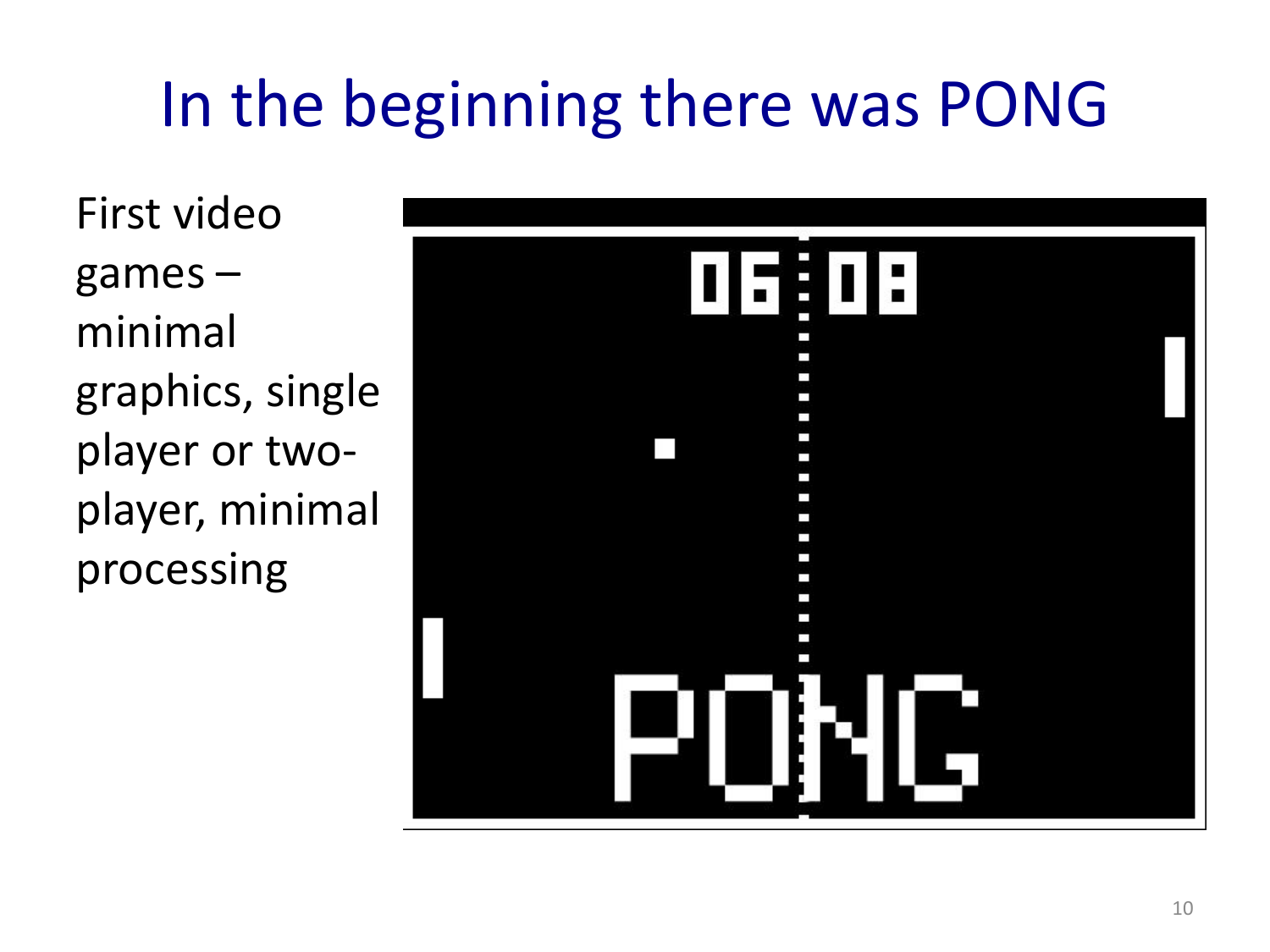### Then there was Mario…

Rudimentary graphics, oneplayer, stripped environment, limited tools and perspectives, lives inside the host computer

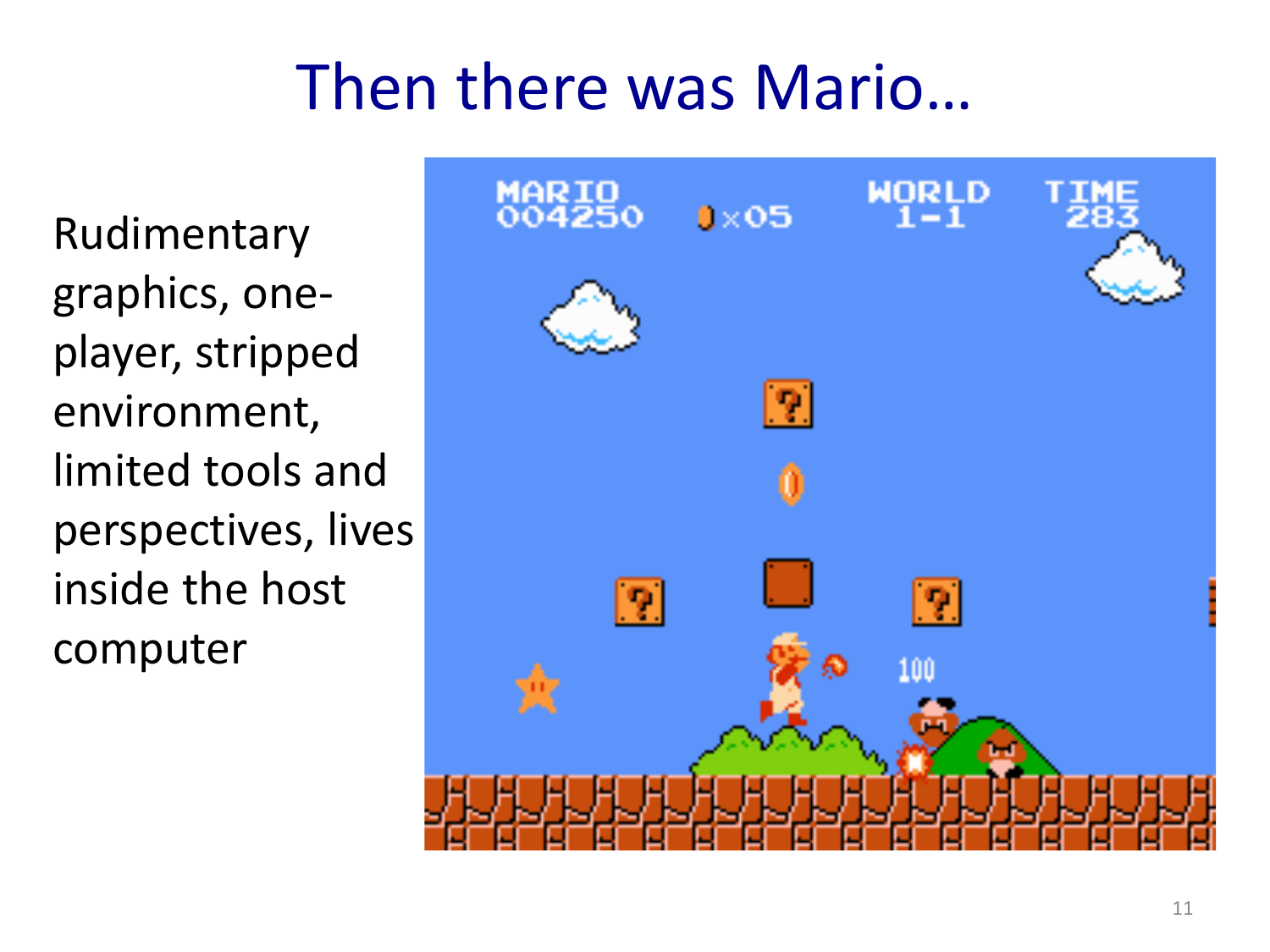# Now there are MMOs in the cloud…

Massive multi-player on-line games – sophisticated graphics, huge community of players in real-time, all making independent but inter-dependent decisions and actions; multiple information display options, multiple player tools, communication methods and player perspectives, all hosted in the cloud.







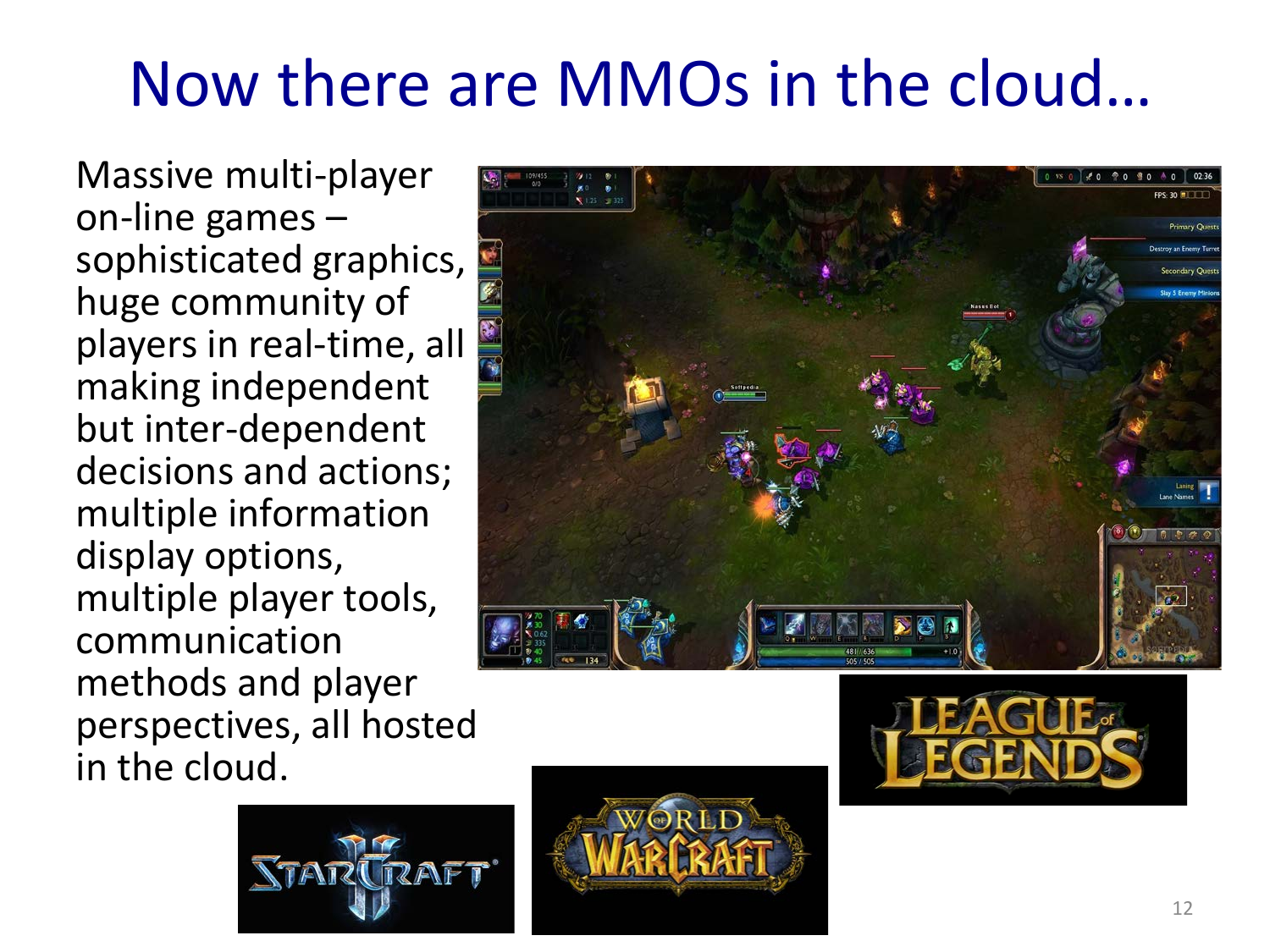#### Sample World of Warcraft screen

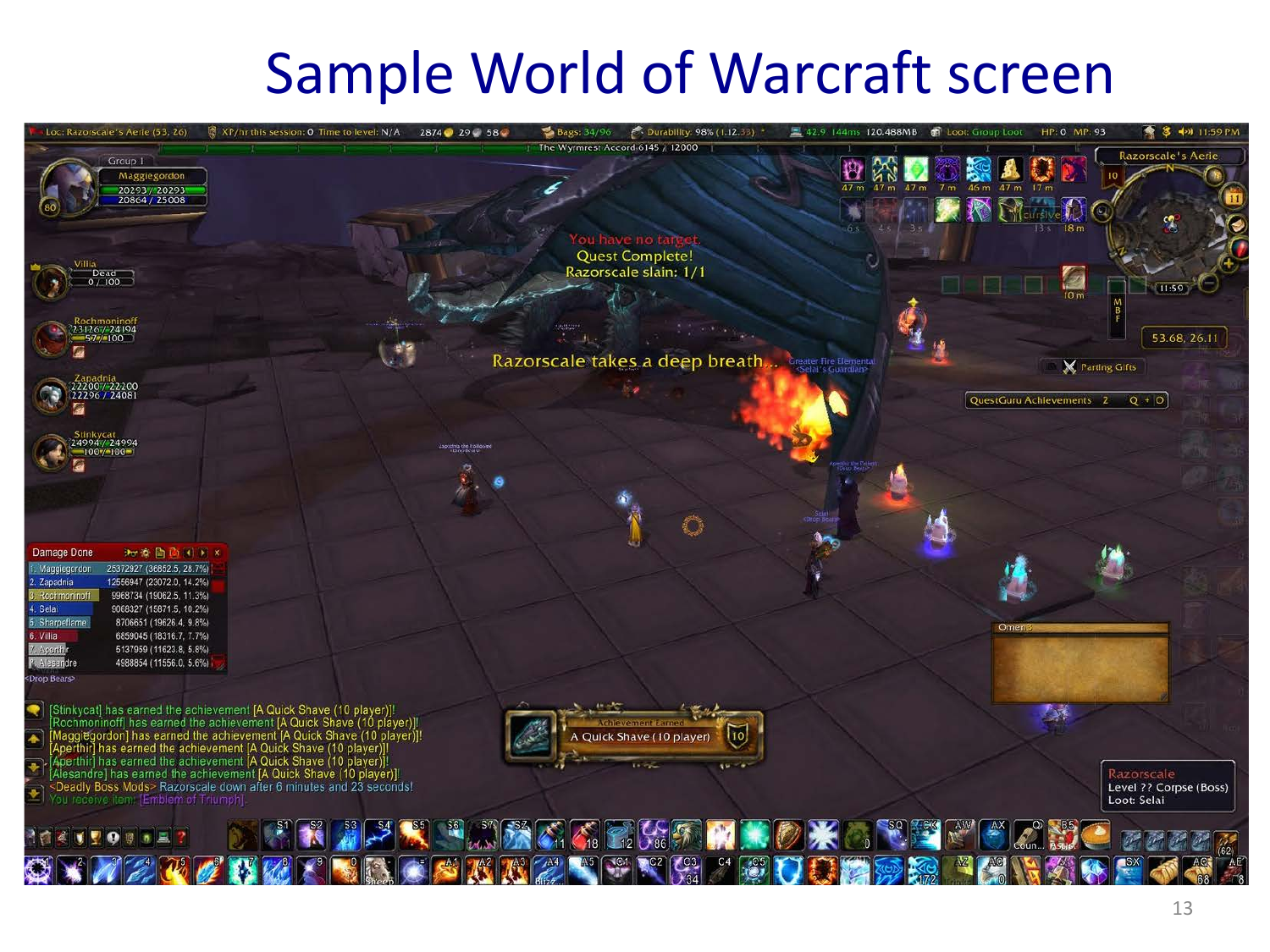# From games to the control room

Now suppose you're the control room operator – are your tools today more like Mario or World of Warcraft? Which would you rather have? How can we use better data, better computational capabilities and human factors insights to enrich control room tools to make operators more effective?

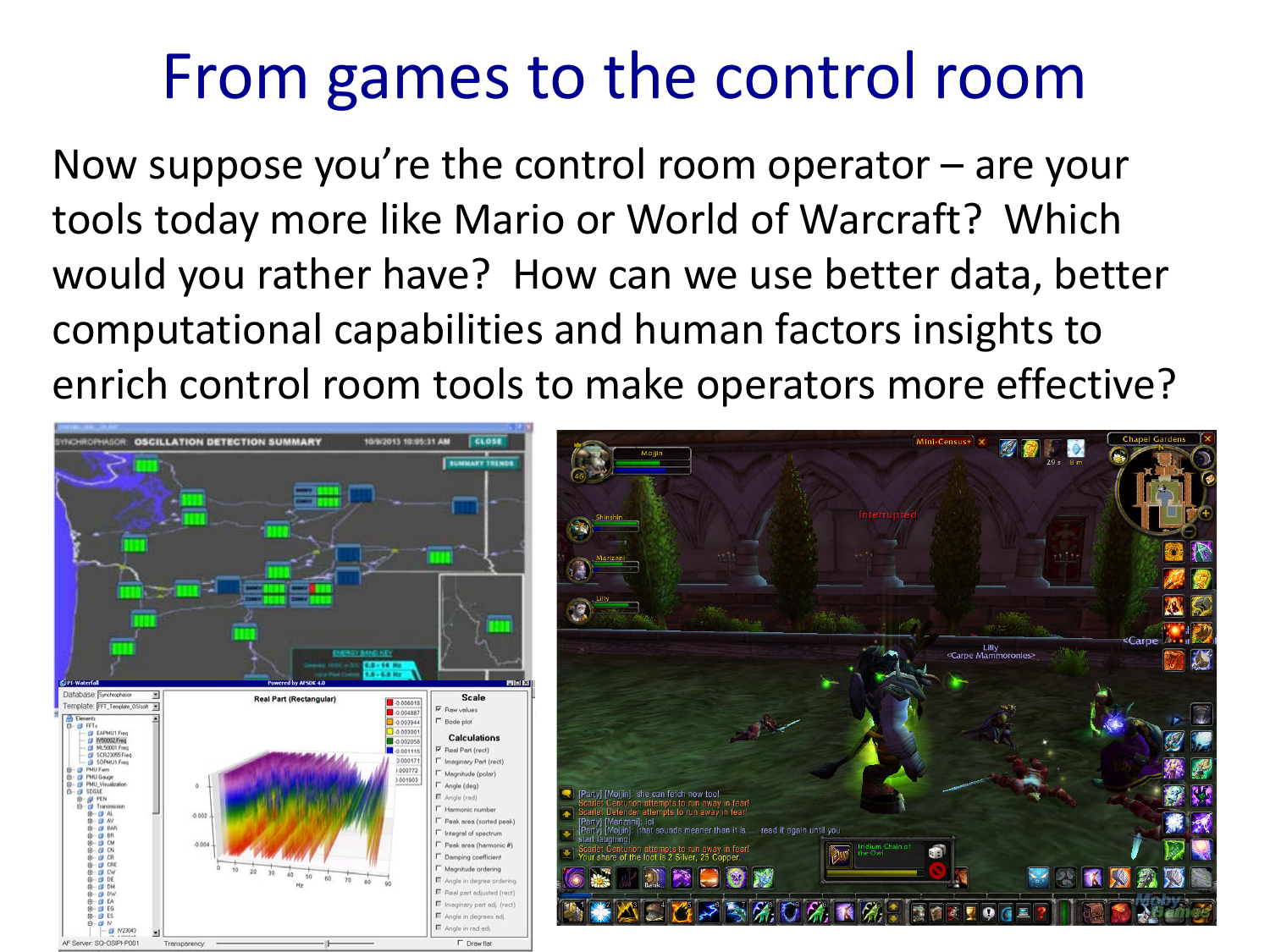#### Digression 2 – smart diagnostics and automated actions

Human operators don't have to do everything….

- Here are some of the things that cars are doing for their operators today
	- Parallel parking
	- Traffic lane "maintenance"
	- Dynamic cruise control managed by radar-informed proximity and braking
	- Manage engine, brakes and battery for system fuel efficiency
	- "Active" headrest and seatbelt management to protect passengers
	- Operator voice commands for communications and entertainment
- So what kinds of automated activities could phasor data make possible, to address fast-occurring grid events and free up grid operator attention for high-priority decisions? Is this a JTA opportunity?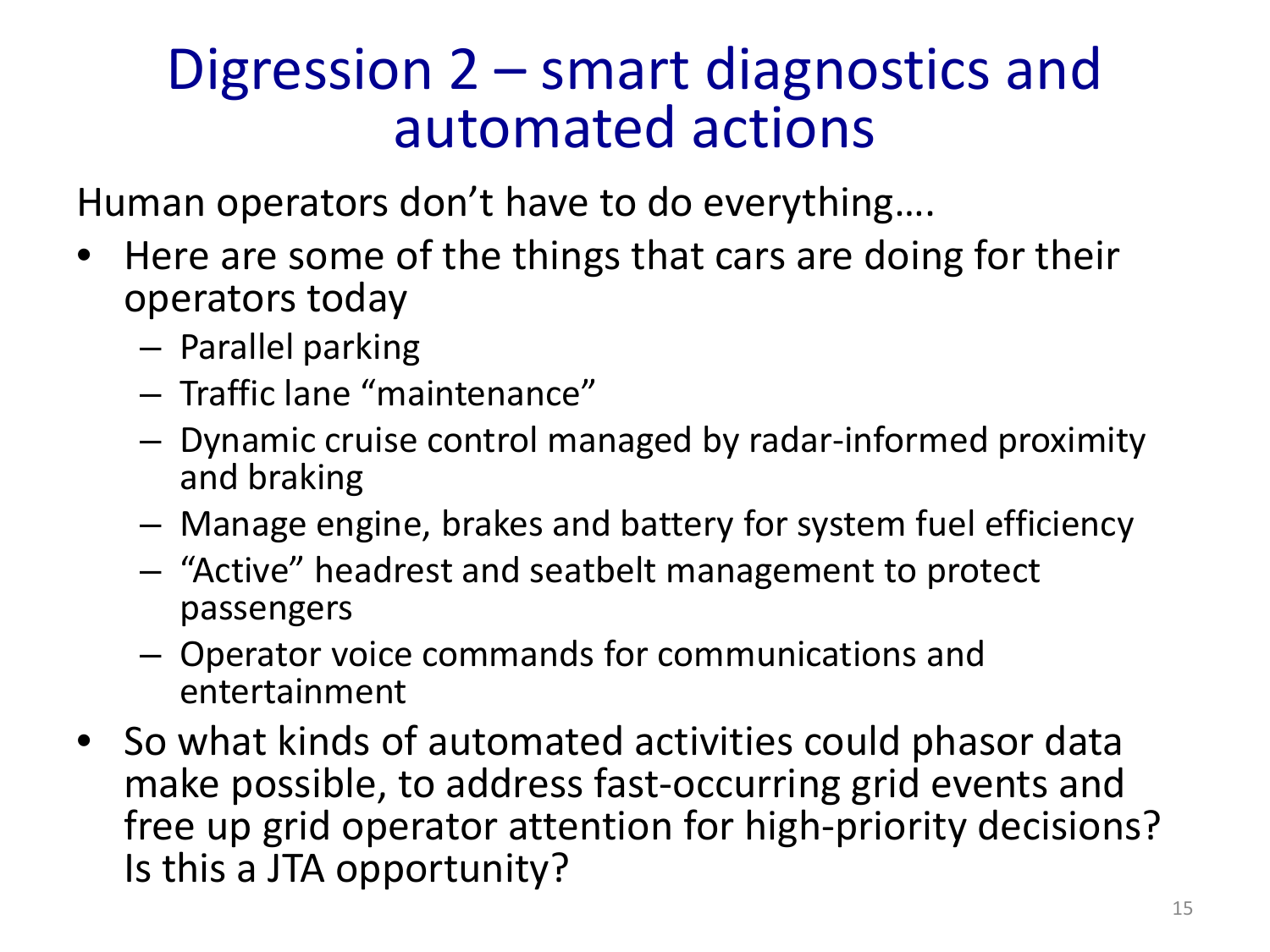### Synchrophasor technology can change operators' roles and tasks

- Better wide-area situational awareness and visualization tools and better asset models give operators better information and decision support tools
	- State recognition and better state estimation
	- Faster contingency analysis
	- Pattern recognition and libraries of past grid events enable faster event identification (e.g., oscillations) and appropriate reaction
- More automated actions out on the grid with synchrophasor-driven decision-making and switching, including:
	- Dynamic stability management -- synchrophasor data feed local, in-field state estimation and distributed decision-making
	- Voltage management at generators, capacitors, SVCs
	- Automated reclosing decisions informed by phase angles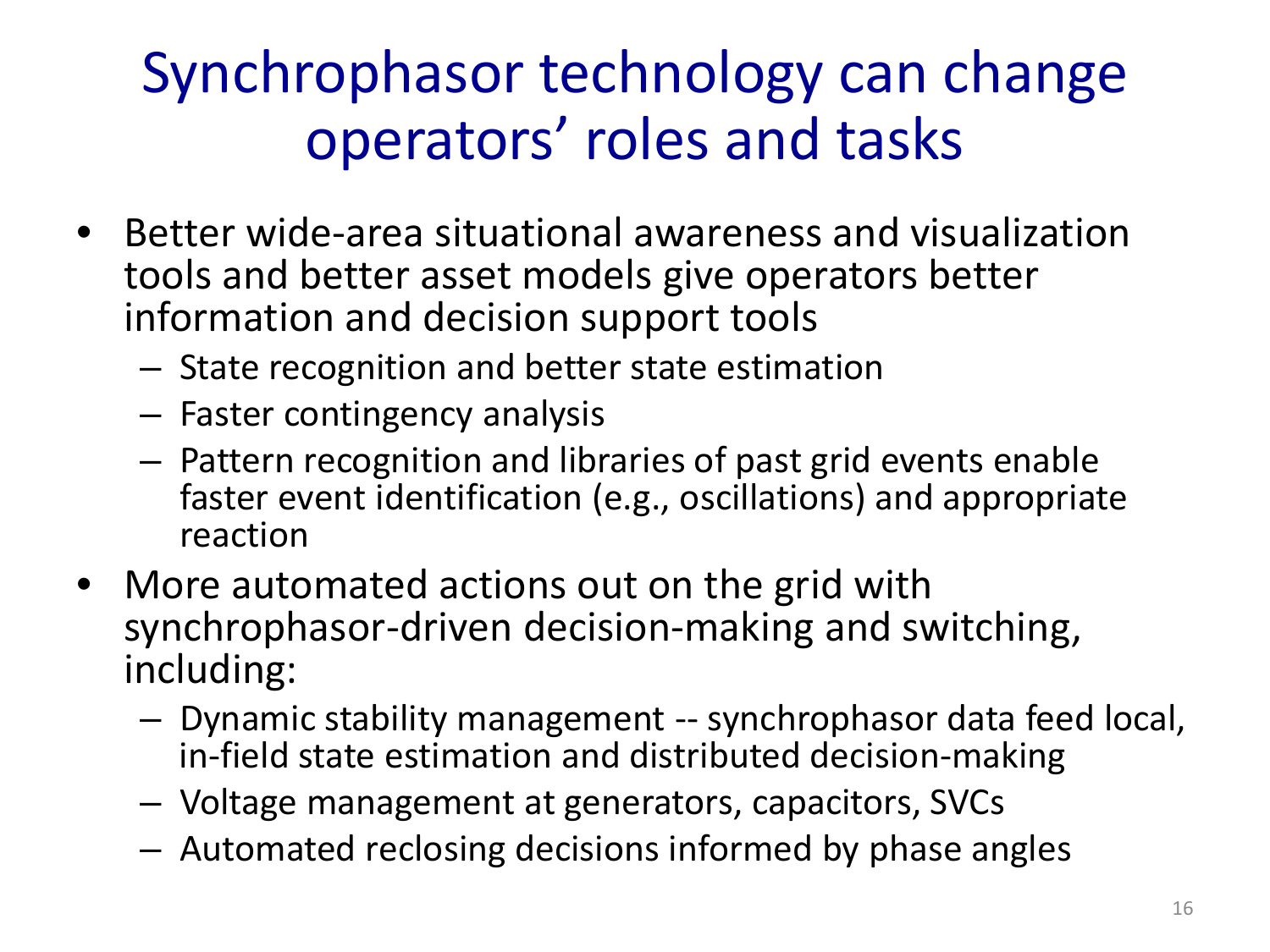#### How can we move synchrophasor data into the control room more effectively?

- Don't make it about synchrophasor data, but treat it for now as "fast SCADA". Integrate the phasor data into existing tools and enrich their ease of navigation and usability (trending, visualization, drill-downs).
- Develop smart alarms that analyze and integrate multiple data sources and link multiple causes and symptoms to identify mis- operations and problematic developments and alert multiple actors.
- Show the value of each tool and make them easy to use but don't push a tool into the control room before it, or the operators, are ready.
- Enrich the tools and displays over time as analytical and visualization capabilities improve.
- BUT -- when we're ready to do flash-cut changes in tools, leverage high-speed synchrophasor data and fast analytics and graphics to give younger operators tools that look and feel more like what they're used to and already good at outside the control room.... $_{17}$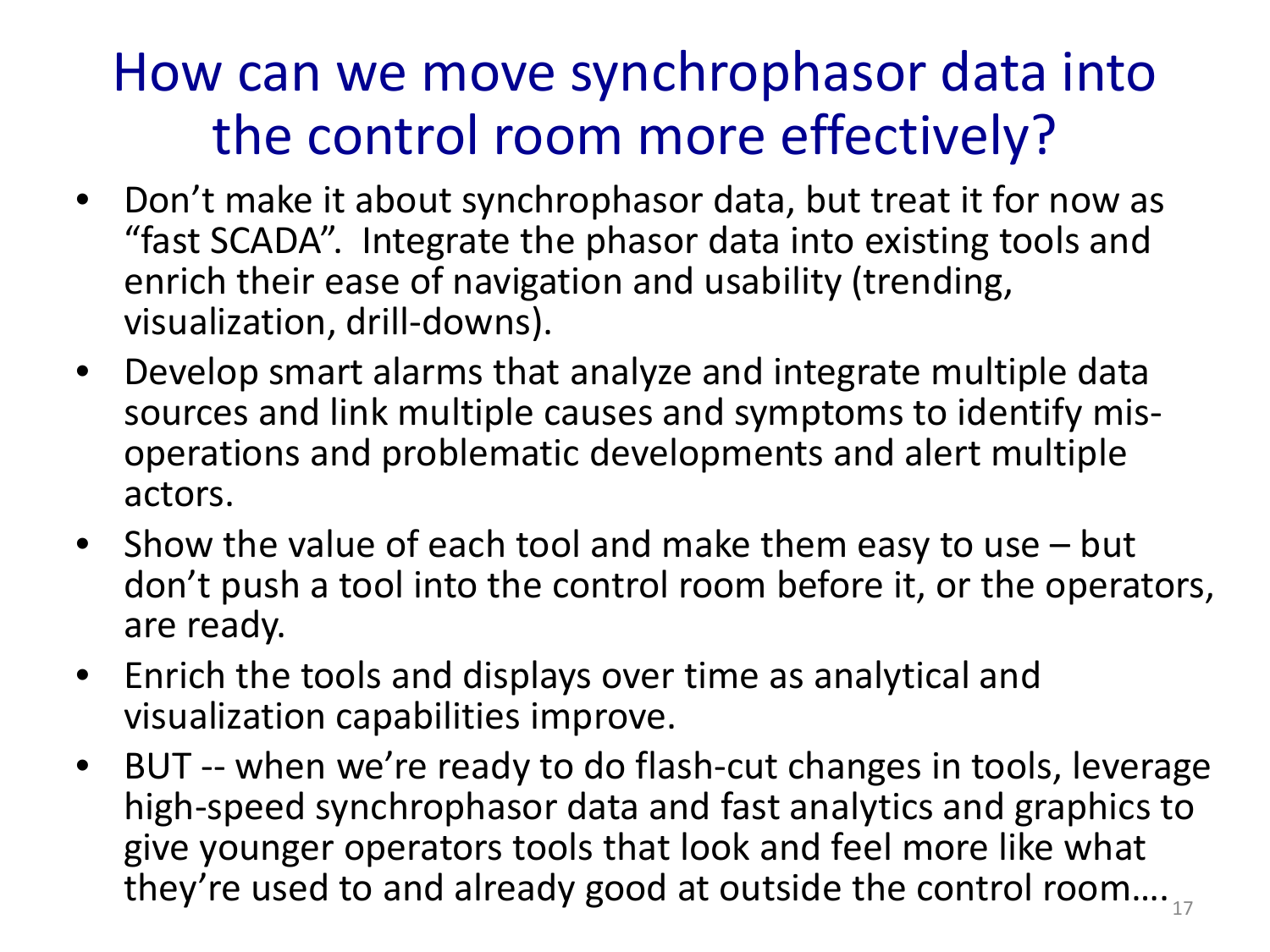

October 22 am – NASPI Technical Workshop Oscillation Detection & Voltage Stability Tools Analysis and Usability Comparison PLEASE BRING YOUR OPERATORS!

CIGRE & NASPI meeting together in Houston Integrated tutorials, workshop and programs CIGRE – October 19-21, 2014 NASPI – October 22-23, 2014